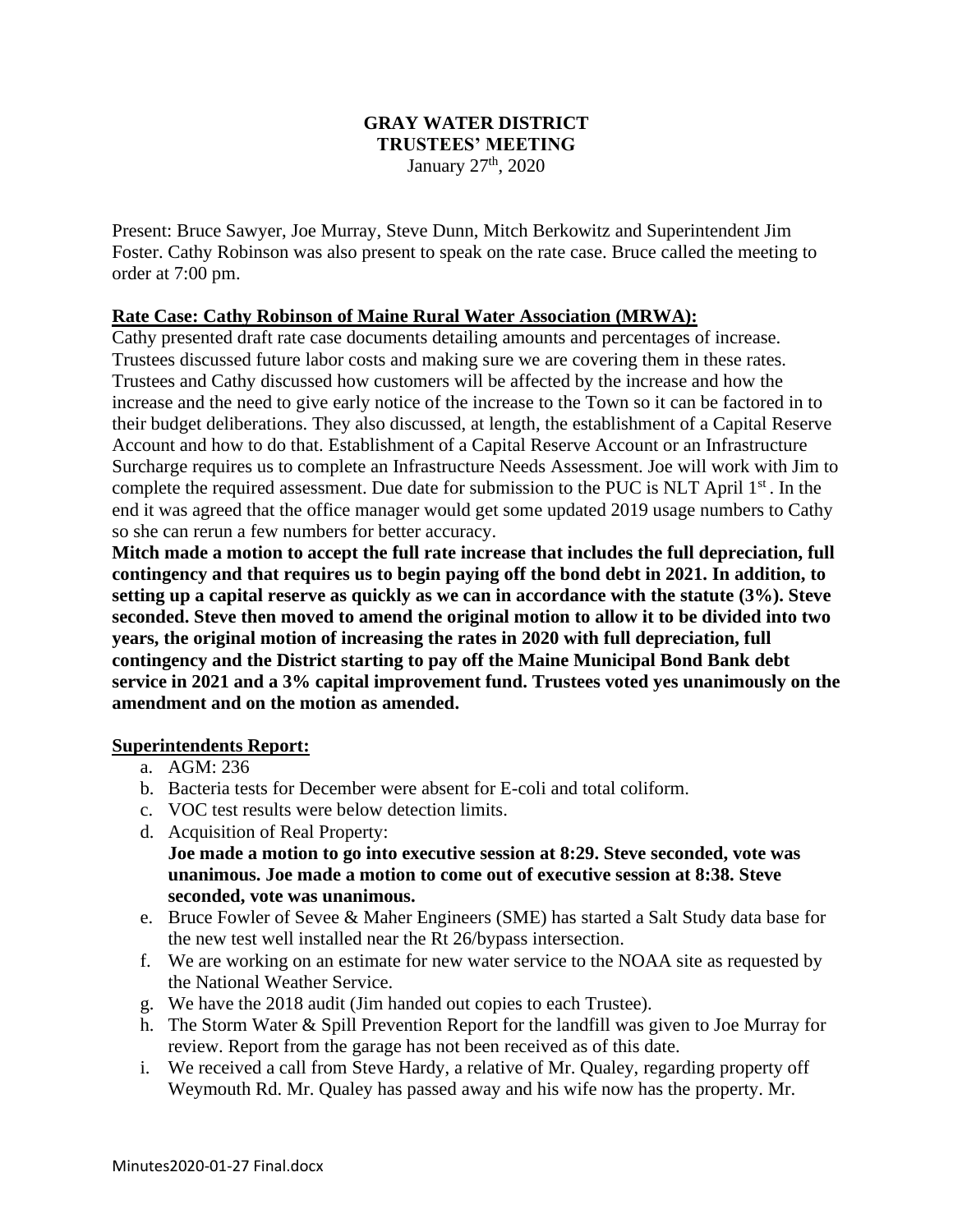Hardy was asking if we were interested in the property for a possible well site. He mentioned a number of \$400,000. Trustees discussed that it could be a potential source but, in this price range and distance away from our facilities that it is probably cost prohibitive.

# **Establishment of Performance Evaluations:**

Mitch gave Trustees and Jim handouts containing draft performance evaluations that could be used to fulfill the requirement in our Personnel Policy that written performance evaluations for employees in groups I, II and III will be completed every 12 months. Bruce thinks the forms are a good idea for consistency and memorialization. Joe stated that position descriptions and salary schedules were a part of the updating of the performance evaluation section of the personnel policy and need to come before the evaluations. Trustees discussed and agreed that the position descriptions are an important first step. Mitch offered to help get that going and Jim stated that examples would be helpful. Mitch is to find formatting information to get help started.

## **Executive Session Criteria/Legislation**

Joe provided handouts detailing the 8 different conditions under the Title 1, section 405 Executive Sessions citation. Joe explained that they are very specific and that we are not allowed to enter into executive session unless those criteria are met. The two we are most likely to use are C and E with E only being appropriate if our lawyer is present. Trustees agreed that a refresher on this topic is a good idea.

### **North Raymond Road MDOT Project STP-1876(600):**

Jim confirmed with Trustees that it has been decided that this project will be funded with a loan and payments on that loan funded through rates. This would be instead of using existing reserves that are already quickly depleting. Jim then reported that the project cost is now \$341,000 and asked for authorization to sign the secondary agreement.

## **Mitch made a motion to Authorize Jim to execute the agreement for the Route 26/North Rayment Rd as revised. Steve seconded, vote was unanimous.**

### **Town of Gray Sidewalk and Storm Drain Upgrades on Rt 26:**

Jim asked Trustees for direction as to how to move forward. Jim thinks we should work with the Town and put our part of the project in their bid process. Mitch expressed concern about the state coming to us saying we have to pave the entire section of Rt 26 after the project is done because of the opening of the highway and the quality of the travel portion when we're done. Jim stated that it will be up to the Town as to whether we are allowed to open the highway because of the Urban Compact. It is probably best to drill under the road for the long side services. The right time to do it when part of the cost will be covered by the project the Town is doing. Trustees discussed and decided it's time to get Gorrill-Palmer Engineers (GPE) to start planning.

### **Route 100 TIF:**

Trustees discussed that the Town still hasn't decided if they are keeping the existing TIF or starting a new one. They also discussed the amount the Town still owes to our bond debt and that their numbers don't match with ours. There are many different projects that could be done to upgrade/create new facilities. Steve mentioned prioritizing our project list. All the projects we've